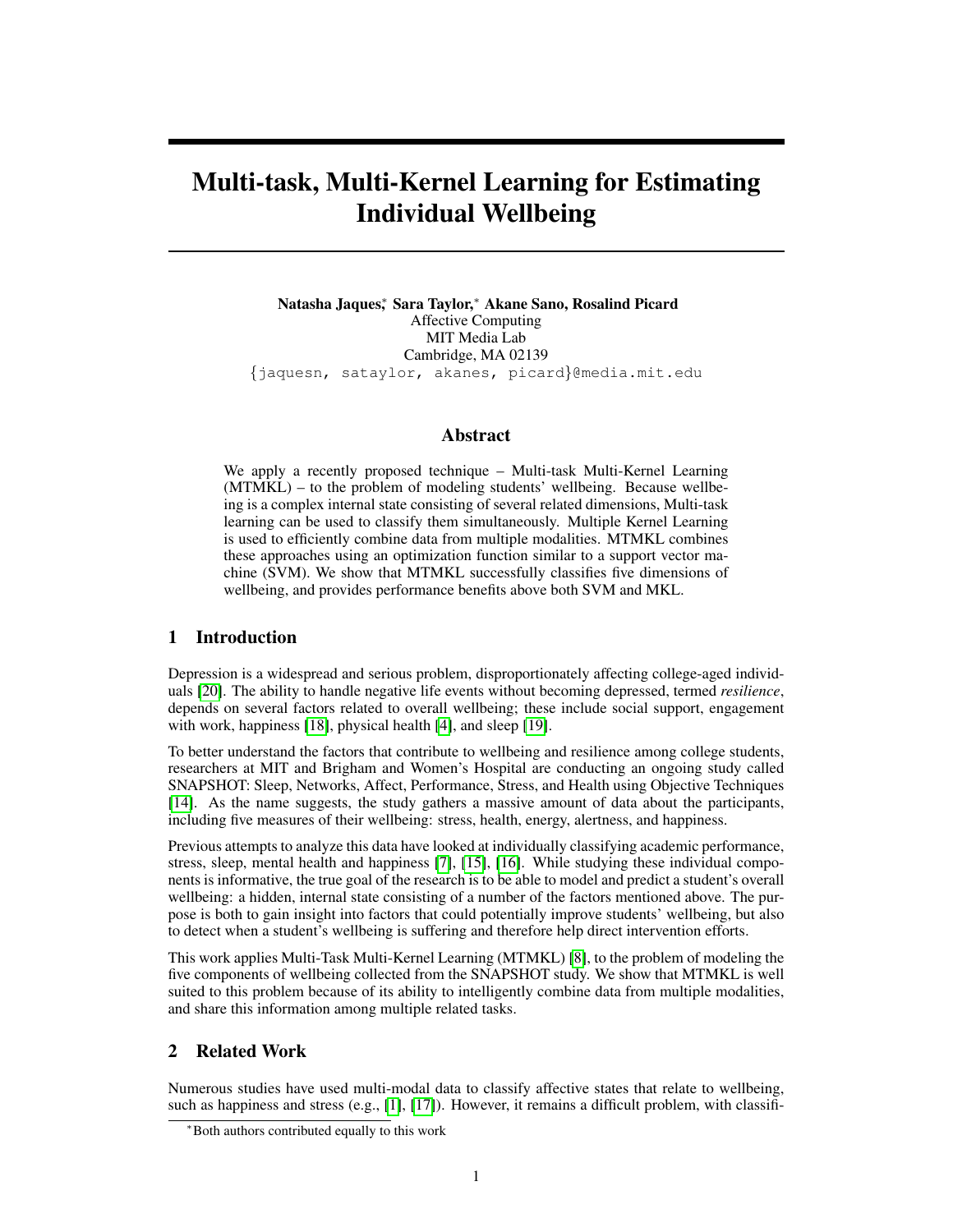cation accuracies typically ranging from 65-72% [\[1\]](#page-5-3) [\[7\]](#page-5-1) [\[10\]](#page-5-4) when modeling ambiguous outcomes like mood, happiness, or stress.

Multi-view learning methods study how to effectively combine data from multiple disparate sources [\[21\]](#page-6-7), making them ideal for Affective Computing studies with data from multiple modalities. A *view* in this case refers to a subset of related features; for example, one view could be defined as the features from a physiological sensor, while another contains features collected with a smartphone. A common approach to multi-view learning is Multiple Kernel Learning (MKL) [\[6\]](#page-5-5), in which each view or modality is represented by its own kernel function.

Because our application involves classifying multiple highly related outputs (i.e. the five related measures of wellbeing), we can also benefit from Multi-task learning (MTL). Multi-task learning is a special type of transfer learning [\[11\]](#page-6-8), in which a classifier is trained on several related tasks at once, while sharing information across the tasks [\[3\]](#page-5-6). It is particularly useful if each task is a one-dimensional aspect of a more complex unknown state of the user [\[8\]](#page-5-2); for example, related dimensions of wellbeing. MTL can also be applied by defining a 'task' as classifying the data from a particular user, and thus allowing the model to better accommodate sindividual differences.

Recent work by Kandemir [\[8\]](#page-5-2) has extended and combined these two techniques in a method dubbed Multi-Task Multi-Kernel Learning (MTMKL). Broadly, the classifier combines the kernels for each modality using a set of kernel weights for each task. These weights are regularized globally, allowing information about the weighting to be shared across tasks.

# 3 Dataset

This dataset was collected from 68 students over 30 days each, resulting in over 2000 days of physiological, survey, and smartphone data. The extensive data makes feature extraction and selection critically important. Since this process has been described in detail in previous work [\[7\]](#page-5-1), here we simply give a brief overview. Each feature was computed at the granularity of one day, defined from 12:00am to 11:59pm. Features were selected in order to optimize validation accuracy in classifying self-reported happiness, using an iterative process involving both Wrapper Feature Selection (WFS) [\[5\]](#page-5-7), which tests which subsets of features work most effectively with the desired classifier, and filtering based on Information Gain. The eventual dataset contains 6, 81, 15, and 98 features in the data modalities mobility, smartphone, survey, and physiology, respectively (this was reduced from original feature set sizes of 15, 289, 32, 426).

# 3.1 Mobility

During the study, an app on the participants' smartphones logged their GPS coordinates throughout the day, which were used to compute a variety of features; for example, distance traveled, the radius of the minimal circle enclosing the subject's location samples, and time spent on the university campus [\[7\]](#page-5-1). Whether the phone's data signal came from WiFi or GPS was used to approximate the time the participant spent outdoors. Finally, a Gaussian Mixture Model (GMM) was used to induce a probability distribution over each participant's locations, and thereby compute features related to the likelihood of the location pattern of each day.

## 3.2 Smartphone

The smartphone logs provided information about the participant's communication over phone and SMS, as well as each time the phone screen was turned on or off. Features related to the timing, duration, and frequency of these activities were computed, as well as the number of unique contacts with whom the participant interacted.

## 3.3 Survey

Participants submitted daily self-reports on their academic activities, extra-curricular activities, exercise, sleeping, napping, studying, social interactions, and alcohol and drug consumption.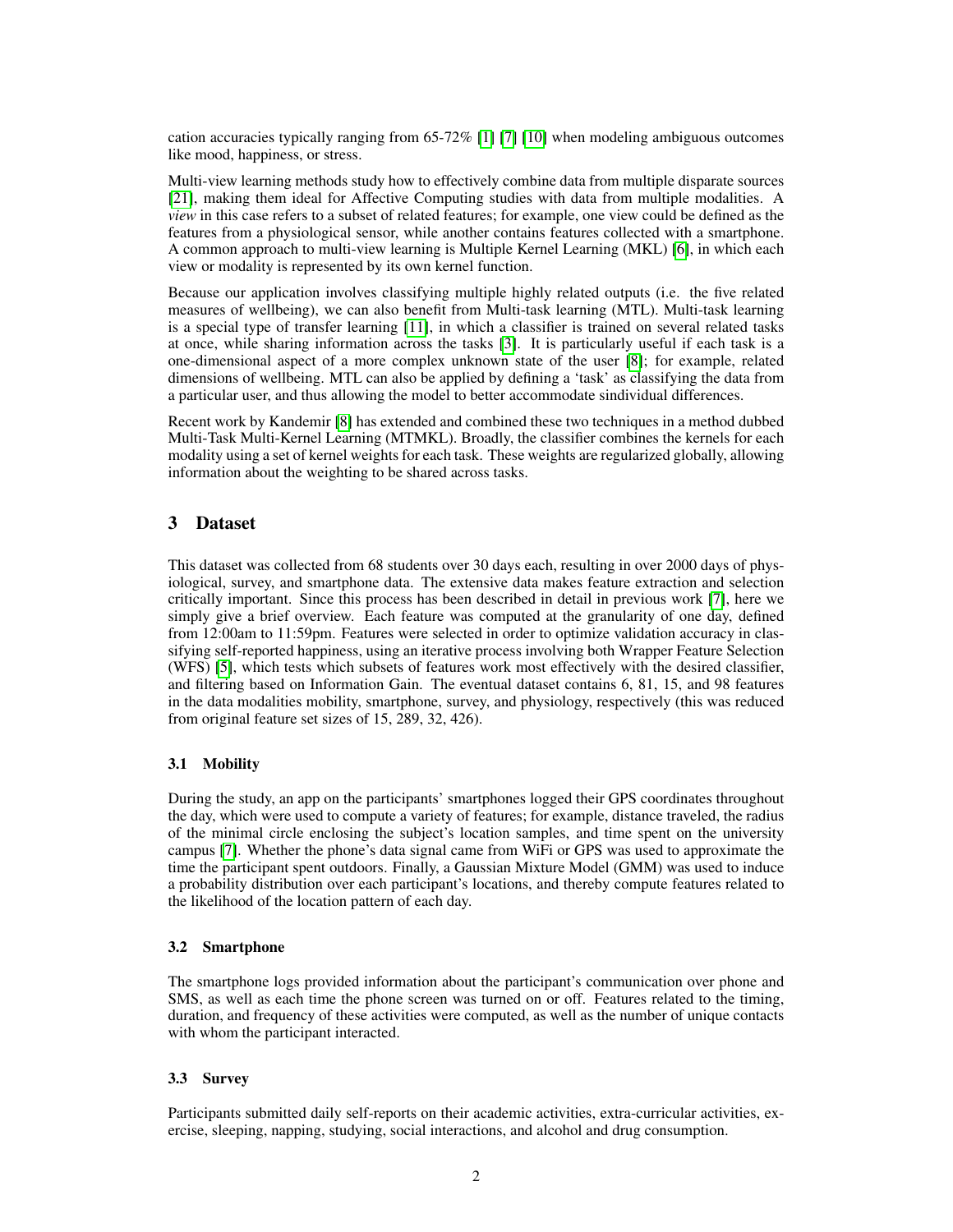#### 3.4 Physiology

Participants wore an Affectiva Q sensor, which collected skin conductance (SC), skin temperature, and acceleration at 8Hz. Because skin conductance relates to activity of the Sympathetic Nervous System  $(SNS)$  – the body's "fight or flight" response – it is frequently used in studies related to emotion and stress [\[2\]](#page-5-8). Similarly, acceleration gives an indication of the participant's physical activity, which is strongly related to wellbeing [\[12\]](#page-6-9). A variety of signal processing and algorithmic techniques were applied to the raw SC and accelerometer data to extract over 400 features, which were then pruned using feature selection; see [\[7\]](#page-5-1) for details.

### 3.5 Classification labels

Students in the SNAPSHOT study self-report their happiness, health, alertness, energy, and stress using a scale from 0-100 every day in the morning and evening. In previous work [\[7\]](#page-5-1), a binary classification task for happiness was created by labeling the 30% of days which had the highest evening happiness score as positive samples, and the 30% of days with the lowest evening score as negative samples, then randomly partitioning this data into a train, validation and test set. We use the same datasets to facilitate comparison with previous work, but extend them by creating additional labels for the other 4 wellbeing measures. For a given day in the dataset, if a measure such as 'health' had a score higher than the median<sup>[1](#page-2-0)</sup> for this measure, it was labeled as a positive example; otherwise, it was labeled as a negative example. Using this method we are able to retain all of the original data points. Classifying each of the 5 measures is treated as one task in the MTMKL classifier. The final dataset is composed of 5 tasks, [2](#page-2-1)00 features, and 768 data points<sup>2</sup>.

## 4 Methods

### 4.1 Multiple kernel learning

As in typical MKL, we assign a kernel to each set of features that make up a modality. Here we restrict the model space to using the same kernel function for each modality. In particular, we represent each modality m by one kernel  $k_m$ . These are combined into a single kernel,  $k_{\eta}$ , in a convex combination parameterized by the modality weighting,  $\eta$ . Noting that  $\mathbf{x}_i^{(m)}$  is the *i*th feature vector that contains only the features belonging to modality  $m$ , and  $M$  is the total number of modalities,  $k_n$  is defined as follows:

$$
k_{\boldsymbol{\eta}}(\mathbf{x}_i, \mathbf{x}_j; \boldsymbol{\eta}) = \sum_{m=1}^{M} \boldsymbol{\eta}_m k_m(\mathbf{x}_i^{(m)}, \mathbf{x}_j^{(m)})
$$

The optimal  $\eta$  can be learned from the data by maximizing an objective function similar to that of the traditional support vector machine (SVM), but with the multiple kernel,  $k_n$ , as defined above, with the constraints that  $\eta_m > 0 \forall m$  and  $\sum_{m=1}^M \eta_m = 1$ . Noting that  $\delta_{i,j} = 1$  if  $i = j$  and 0 otherwise,  $\alpha_i$  is the *i*th dual coefficient term, and N is the total number of data points, we write the objective function for the MKL method as follows:

$$
\max_{\mathbf{\alpha}} J(\mathbf{\alpha}, \mathbf{\eta}) = \max_{\mathbf{\alpha}} \left[ \sum_{i=1}^{N} \mathbf{\alpha}_i - \frac{1}{2} \sum_{i=1}^{N} \sum_{j=1}^{N} \mathbf{\alpha}_i \mathbf{\alpha}_j y_i y_j \left( k_{\mathbf{\eta}}(\mathbf{x}_i, \mathbf{x}_j; \mathbf{\eta}) + \frac{\delta_{i,j}}{2C} \right) \right]
$$

#### 4.2 Multi-task Multi-Kernel Learning (MTMKL) machines

Following Kandemir et al. [\[8\]](#page-5-2), we formulate the multi-task multi-kernel learning (MTMKL) method over  $T$  tasks, such that each task  $t$  learns a different weighting,  $\eta^{(t)}$ , on the modalities. These weights are regularized globally by penalizing divergence. Specifically, the objective function Kandemir has proposed minimizes the maximum of the sum of the regularizer term  $\Omega(\{\boldsymbol{\eta}^{(t)}\}_{t=1}^T)$  and the sum of the objective functions of all task learners,  $J_t(\boldsymbol{\alpha}^{(t)}, \boldsymbol{\eta}^{(t)})$ :

<span id="page-2-0"></span><sup>&</sup>lt;sup>1</sup>The median for each measure is computed over all participants from the evening self-reports.

<span id="page-2-1"></span><sup>&</sup>lt;sup>2</sup>The size of the dataset is reduced because of missing data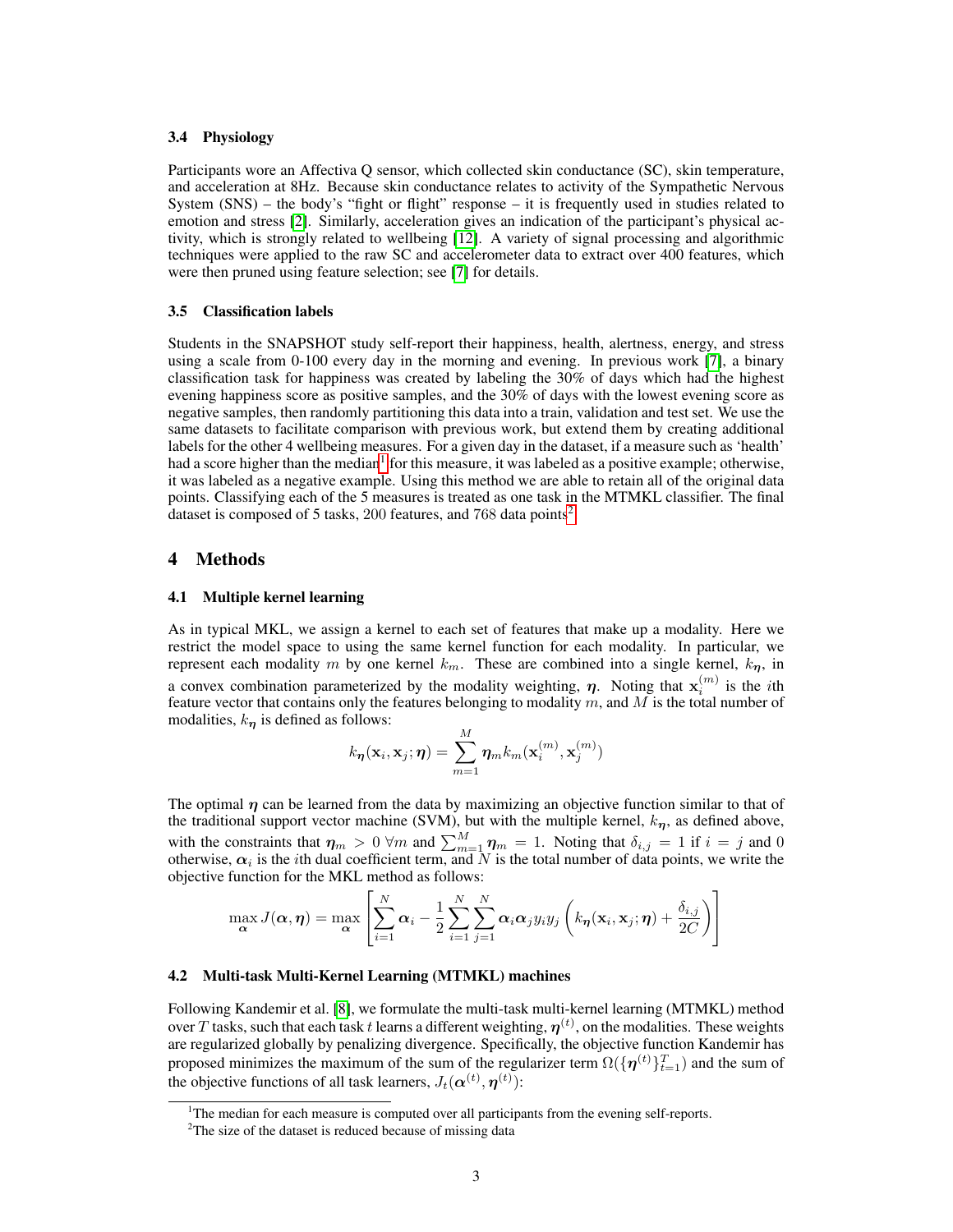$$
\min_{\boldsymbol{\eta}} \left[ \max_{\boldsymbol{\alpha}} \left( \Omega(\{\boldsymbol{\eta}^{(t)}\}_{t=1}^T) + \sum_{t=1}^T J_t(\boldsymbol{\alpha}^{(t)}, \boldsymbol{\eta}^{(t)}) \right) \right]
$$

For simplicity of notation, we let the inner optimization problem be  $O_n$  such that the objective function of MTMKL becomes  $\min_{\eta} O_{\eta}$ .

In this paper we focus on two regularization functions, namely  $L1$ : the inner product regularizer, which penalizes negative total correlation between task weights and  $L2$ : the  $l_2$ -norm regularizer, which penalizes the Euclidean distance between task weights [\[8\]](#page-5-2). In both regularizers,  $\nu$  is used to weight the importance of the divergence. In particular, when  $\nu = 0$  the tasks are treated independently and as  $\nu$  increases, the tasks weights become increasingly restricted to being the same.

We then use the iterative gradient descent method proposed by Kandemir to train the model given the model parameters [\[8\]](#page-5-2). This method iterates between (1) solving an SVM for each task given  $\eta^{(t)}$  and (2) updating  $\eta$  in the direction of  $-\partial O_{\eta}/\partial \eta^{(t)}$  (see Algorithm [1\)](#page-3-0). Using the constraints on the kernel function and noting  $x_i^{(t,m)}$  is the *i*th feature vector for task t and modality m, the partial derivative of this inner maximization problem is:

$$
\frac{\partial O_{\boldsymbol{\eta}}}{\partial \boldsymbol{\eta}_m^{(t)}} = -2 \frac{\partial \Omega(\boldsymbol{\eta}^{(t)})}{\partial \boldsymbol{\eta}_m^{(t)}} - \frac{1}{2} \sum_{i=1}^N \sum_{j=1}^N \boldsymbol{\alpha}_i^{(t)} \boldsymbol{\alpha}_j^{(t)} y_i^{(t)} y_j^{(t)} \left(k_m^{(t)}(\boldsymbol{x}_i^{(t,m)}, \boldsymbol{x}_j^{(t,m)}) + \frac{\delta_{i,j}}{2C}\right)
$$

We note that the gradient of the  $L1$  regularizer is

$$
\frac{\partial\Omega_1(\boldsymbol{\eta}^{(t)})}{\partial\boldsymbol{\eta}_m^{(t)}}=-\nu\sum_{s=1}^T\boldsymbol{\eta}_m^{(s)}
$$

and the gradient of the L2 regularizer is

$$
\frac{\partial \Omega_2(\boldsymbol{\eta}^{(t)})}{\partial \boldsymbol{\eta}^{(t)}_m} = -\nu \sum_{s=1}^T 2 (\boldsymbol{\eta}^{(t)}_m - \boldsymbol{\eta}^{(s)}_m)
$$

For our implementation of this algorithm, we determined that the  $\eta$ 's had converged when the maximum change in any single task's kernel weights  $(\eta^{(t)})$  was less than  $\epsilon = 0.001$ . In addition, we used a fixed step size of 0.01. This could be improved in future work by using a line search.

#### <span id="page-3-0"></span>Algorithm 1 MTMKL Algorithm

1: Initialize  $\eta^{(t)}$  as  $(1/T, ..., 1/T)$ ,  $\forall t$ 

2: while not converged do

- 3: Solve each single-task, multi-kernel support vector machine using  $\eta^{(t)}$ ,  $\forall t$
- 4: Update  $\eta^{(t)}$  in the direction of  $-\partial \mathcal{O}_{\eta}/\partial \eta^{(t)}$ ,  $\forall t$
- 5: end while

#### 4.3 Validation and testing

To choose the optimal parameter settings for each algorithm, we iterate over many possible combinations of the  $\nu$  and C parameters, the regularization functions (L1 and L2), and the kernel function and kernel parameters. After finding the optimal parameters, we test the classifier by obtaining five bootstrapped samples of the held-out test data, testing on each, and averaging the results.

## 5 Results

To assess the usefulness of MTMKL, we compare it to both a standard SVM and MKL. We found that the optimal parameter settings were as follows: SVM used a linear kernel with  $C = 0.1$ , MKL used an Radial Basis Function (RBF) kernel with  $\beta = 0.01$  and  $C = 100$ , and MTMKL used an RBF kernel with  $\beta = 0.01, C = 10, \nu = 0.01$ , and an L2 regularizer.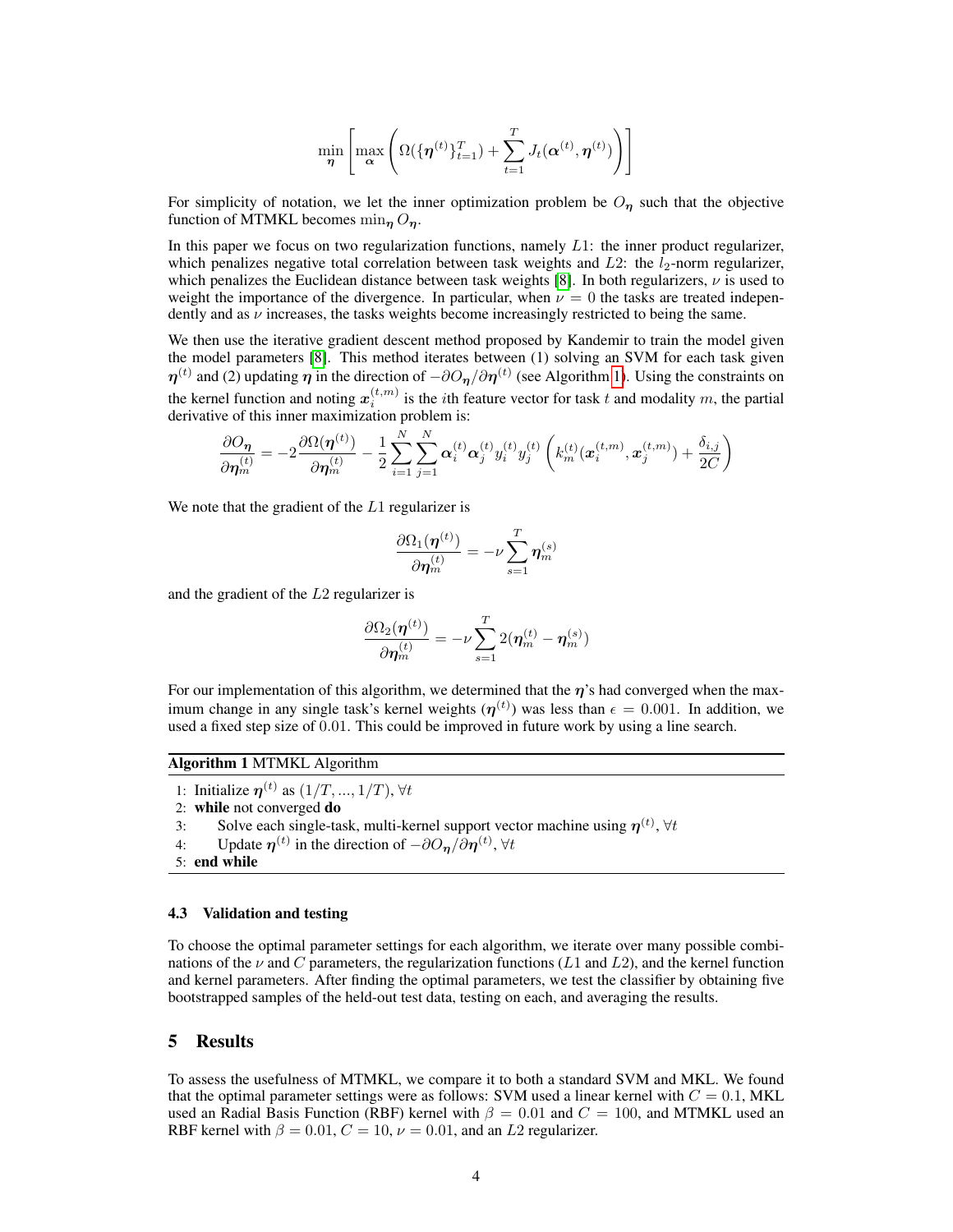<span id="page-4-0"></span>

|  |  |  | Table 1: Results for classifying the five wellbeing measures on held-out test data |  |
|--|--|--|------------------------------------------------------------------------------------|--|
|--|--|--|------------------------------------------------------------------------------------|--|

|                  | <b>SVM</b> |            | <b>MKL</b> |            | <b>MTMKL</b>    |            |
|------------------|------------|------------|------------|------------|-----------------|------------|
| Task             | Accuracy   | <b>AUC</b> | Accuracy   | <b>AUC</b> | <b>Accuracy</b> | <b>AUC</b> |
| <b>Happiness</b> | 68.48%     | 0.7535     | 69.58%     | 0.7593     | 74.30%          | 0.7963     |
| <b>Health</b>    | 69.57%     | 0.7662     | 60.64%     | 0.7128     | 68.82%          | 0.7332     |
| <b>Alertness</b> | 67.08%     | 0.6748     | 59.48%     | 0.5453     | 56.41%          | 0.6029     |
| <b>Energy</b>    | 60.25%     | 0.6102     | 56.66%     | 0.5331     | 64.40%          | 0.7087     |
| <b>Stress</b>    | 69.57%     | 0.7981     | 66.45%     | 0.7106     | 70.91%          | 0.7465     |
| All              |            |            |            |            | 64.80%          | 0.7050     |

<span id="page-4-1"></span>

Figure 1: (a) ROC Curve for the MTMKL Classifier on the 5 bootstrapped samples of the held-out test data (b) Kernel weight  $(\eta)$  convergence in happiness task, the other four tasks had very similar convergence paths and final  $\eta$  values

Table [1](#page-4-0) shows the performance of the three algorithms in classifying each component of wellbeing. Surprisingly, we see that MKL generally underperforms a simple SVM; evidently, the implementation of MKL requires further improvement. In spite of this, MTMKL offers performance markedly exceeding that of both SVM and MKL in the target task of classifying happiness, suggesting there is an added benefit of learning the tasks together. For each additional task (health, alertness, energy, and stress), the SVM and MKL models were re-trained and the parameters were tuned to optimize performance on that task specifically. In contrast, the parameters for the MTMKL classifier were chosen to optimize for performance in classifying happiness. In spite of this, MTMKL still offers similar or superior performance in four of the five tasks. However, performance in classifying alertness is low. Upon further investigation we found that optimizing for alertness increased MTMKL's performance in classifying health, stress, and alertness, although accuracy in classifying alertness still did not exceed that of SVM. We will investigate how to further improve MTMKL's performance on all tasks in future work. For now, we emphasize that MTMKL provides the ability to classify each of the wellbeing dimensions simultaneously, after training and optimizing only one model. Since the ultimate goal of this research is to be able to predict a student's overall wellbeing, this is a compelling benefit.

Figure [1a](#page-4-1) shows the Receiver Operating Characteristic (ROC) curves obtained from classifying overall wellbeing using MTMKL on each bootstrapped sample of the held-out test data. Figure [1b](#page-4-1) shows how the  $\eta$  values for the happiness task change as the algorithm is trained. We can see that very few iterations are required before the optimal values are found. Note that the strongest weight is placed on the Mobility modality (confirming previous results that Mobility led to the highest classification accuracy for happiness [\[7\]](#page-5-1)), while the weights for the Physiology and Phone modalitues are relatively low. The other four tasks showed the same pattern. This is an interesting result; if MTMKL could automatically determine that a given data modality provides little additional benefit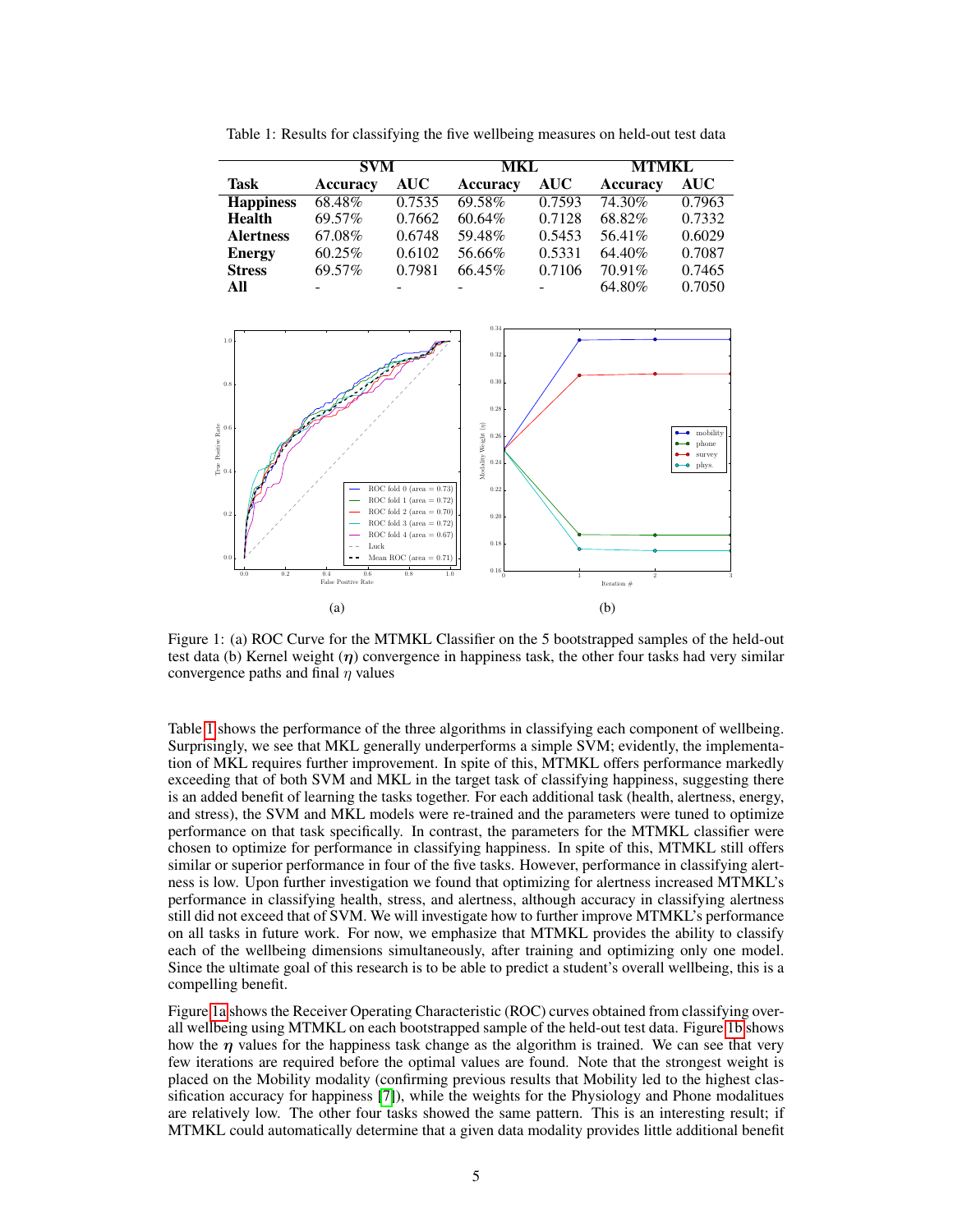over the others, then it might be possible to reduce the overhead of running the study by limiting the collection of this data type. However, these results are preliminary; the low weight could also indicate that the feature extraction process for this modality requires improvement, or that more data is required before such high-dimensional modalities can offer performance enhancements.

# 6 Conclusions and Future Work

This work has presented how MTMKL, a recently developed technique combining Multiple Kernel Learning (MKL) and Multi-task Learning (MTL), is well-suited to the problem of using multimodal data to model complex internal states like wellbeing. MKL is used to learn the importance of each data modality, which could help researchers assess what types of data need to be gathered when running expensive user studies. MTL is used to simultaneously model several dimensions of wellbeing as related tasks, so that each task can benefit from the others. We show that MTMKL provides performance improvements over both a traditional SVM classifier and over MKL, and is able to classify each of the wellbeing dimensions within a single model.

This work is only a first step, and many improvements and extensions can be made. Most obviously, MTL can be applied so that each user is treated as a task, allowing the classifier to account for individual differences, which can be significant in ambiguous outcomes like wellbeing. Because the results revealed a strong benefit of multi-tasking in the problem, investigating other multi-task learning methods such as GOMTL [\[9\]](#page-5-9) or MLMTL [\[13\]](#page-6-10) could be beneficial. There are also several modifications that could be made to improve the MTMKL algorithm, such as using different kernel types for each modality, testing different convergence criteria, and using a line search to improve the gradient descent algorithm. Further, the dataset and features used were selected to facilitate comparison with previous work, and were not optimized for the MTMKL problem. To extend MTMKL, we could also define more fine-grained modalities (for example, skin temperature vs. skin conductance features), or potentially even define one kernel per feature to perform feature selection simultaneously with the classifier's optimization function.

#### Acknowledgments

We would like to thank Dr. Charles Czeisler, Dr. Elizabeth Klerman, and Conor O'Brien for their help in running the SNAPSHOT study. This work was supported by the MIT Media Lab Consortium, NIH Grant R01GM105018, Samsung, and Canada's NSERC program.

#### References

- <span id="page-5-3"></span>[1] A. Bogomolov et al. Daily stress recognition from mobile phone data, weather conditions and individual traits. In *Int. Conf. on Multimedia*, pages 477–486. ACM, 2014.
- <span id="page-5-8"></span>[2] W. Boucsein. *Electrodermal activity*. Springer Science+Business Media, LLC, 2012.
- <span id="page-5-6"></span>[3] R. Caruana. Multitask learning. *Machine learning*, 28(1):41–75, 1997.
- <span id="page-5-0"></span>[4] H. Cheng and A. Furnham. Personality, self-esteem, and demographic predictions of happiness and depression. *Personality and individual differences*, 34(6):921–942, 2003.
- <span id="page-5-7"></span>[5] Kyriacos Chrysostomou, M Lee, SY Chen, and X Liu. Wrapper feature selection., 2009.
- <span id="page-5-5"></span>[6] M. Gönen and E. Alpaydın. Multiple kernel learning algorithms. *The Journal of Machine Learning Research*, 12:2211–2268, 2011.
- <span id="page-5-1"></span>[7] N. Jaques et al. Predicting students' happiness from physiology, phone, mobility, and behavioral data. In *ACII*. IEEE, 2015.
- <span id="page-5-2"></span>[8] M. Kandemir et al. Multi-task and multi-view learning of user state. *Neurocomputing*, 139:97– 106, 2014.
- <span id="page-5-9"></span>[9] Abhishek Kumar and Hal Daume III. Learning task grouping and overlap in multi-task learning. *arXiv preprint arXiv:1206.6417*, 2012.
- <span id="page-5-4"></span>[10] R. LiKamWa et al. Moodscope: building a mood sensor from smartphone usage patterns. In *Int. Conf. on Mobile systems, applications, and services*, pages 389–402. ACM, 2013.